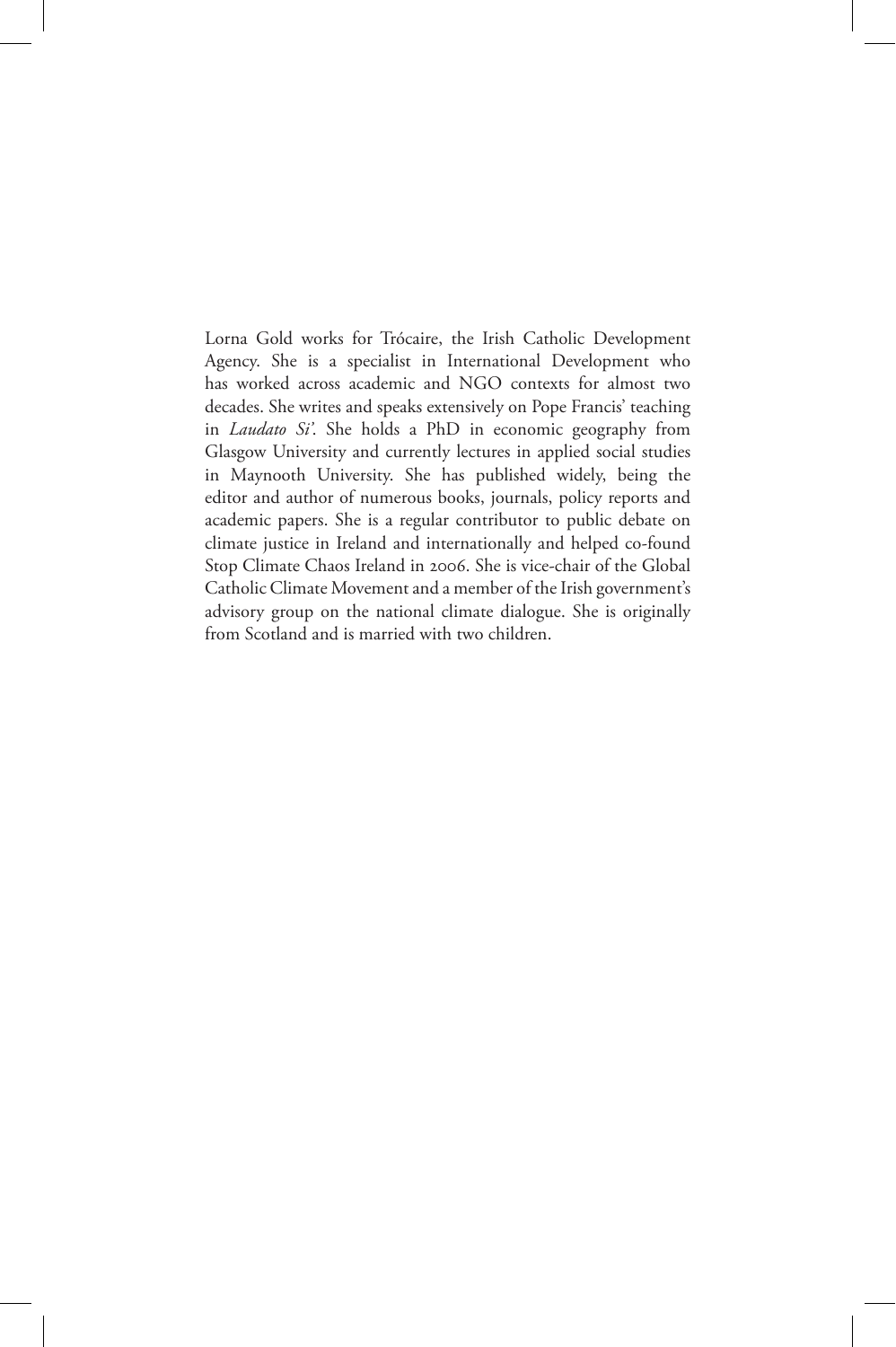# CIMATE GENERATION

Awakening to Our Children's Future

## **LORNA GOLD**

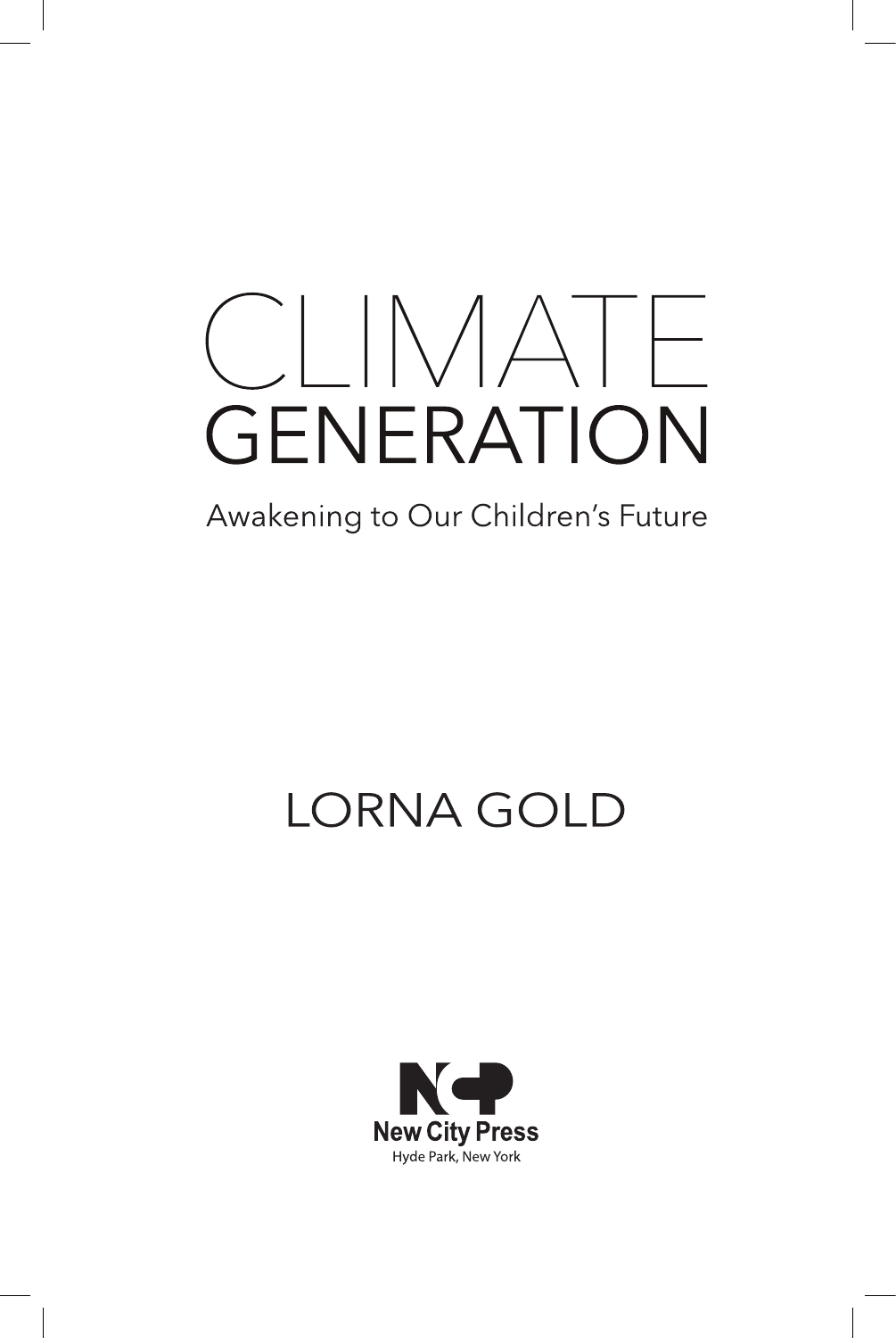Published by New City Press 202 Comforter Blvd., Hyde Park, NY 12538 www.newcitypress.com

©2019 New City Press

Cover design and layout by Miguel Tejerina Cover photo by Andrew Spencer on Unsplash

Climate Generation Library of Congress Control Number: 2019930107

ISBN 978-1-56548-676-8 (paperback) ISBN 978-1-56548-677-5 (e-book)

Extract on p. 168 from 'Hieroglyphic Stairway' by Drew Dellinger, taken from Love Letter to the Milky Way, Ashland, OR: White Cloud Press, 2011. Used with permission.

Climate Generation is a trademark of Climate Generation: A Will Steger Legacy, Minneapolis, MN. Used with permission. climategen.org

Printed in the United States of America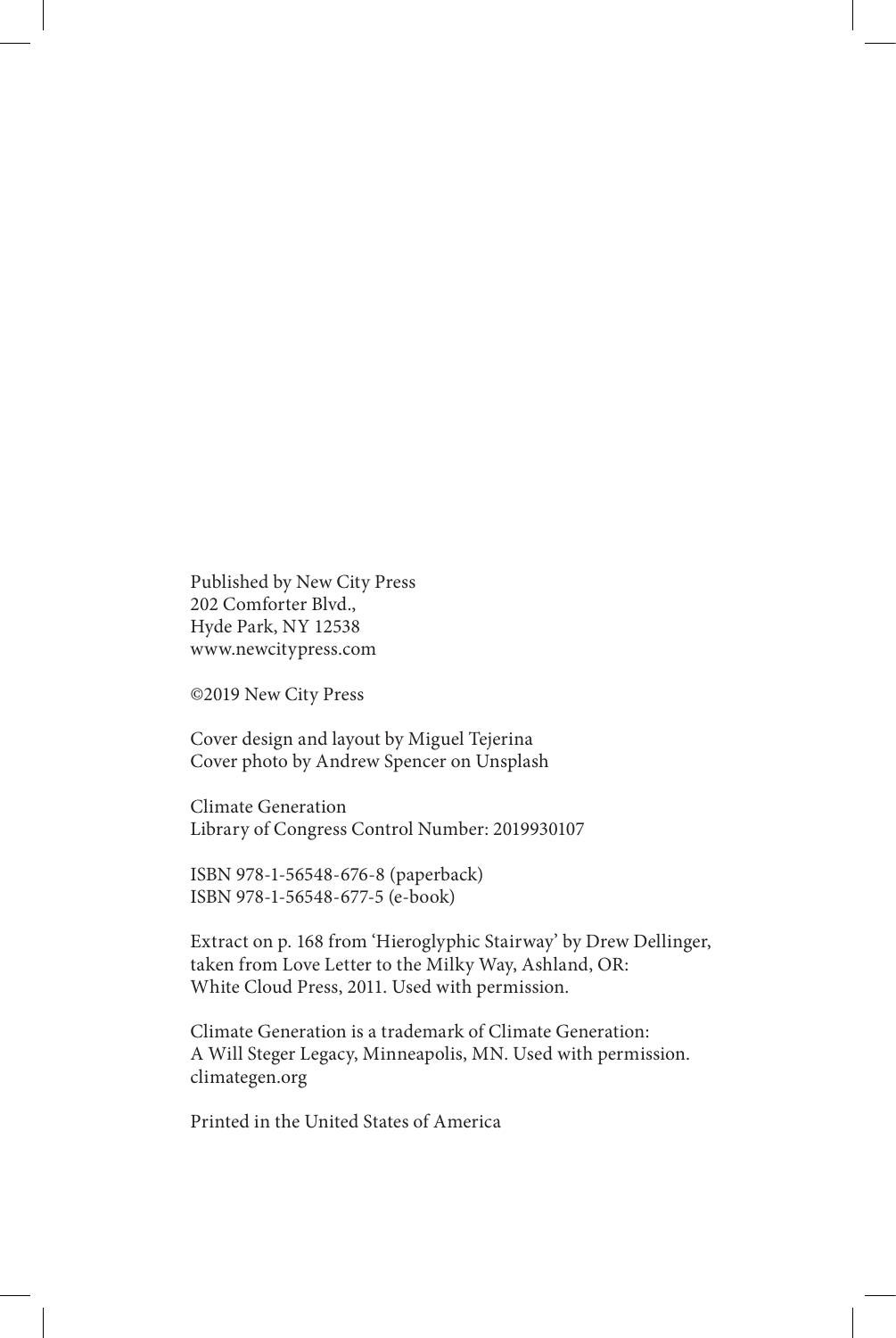"Leaving an inhabitable planet to future generations is, first and foremost, up to us." Pope Francis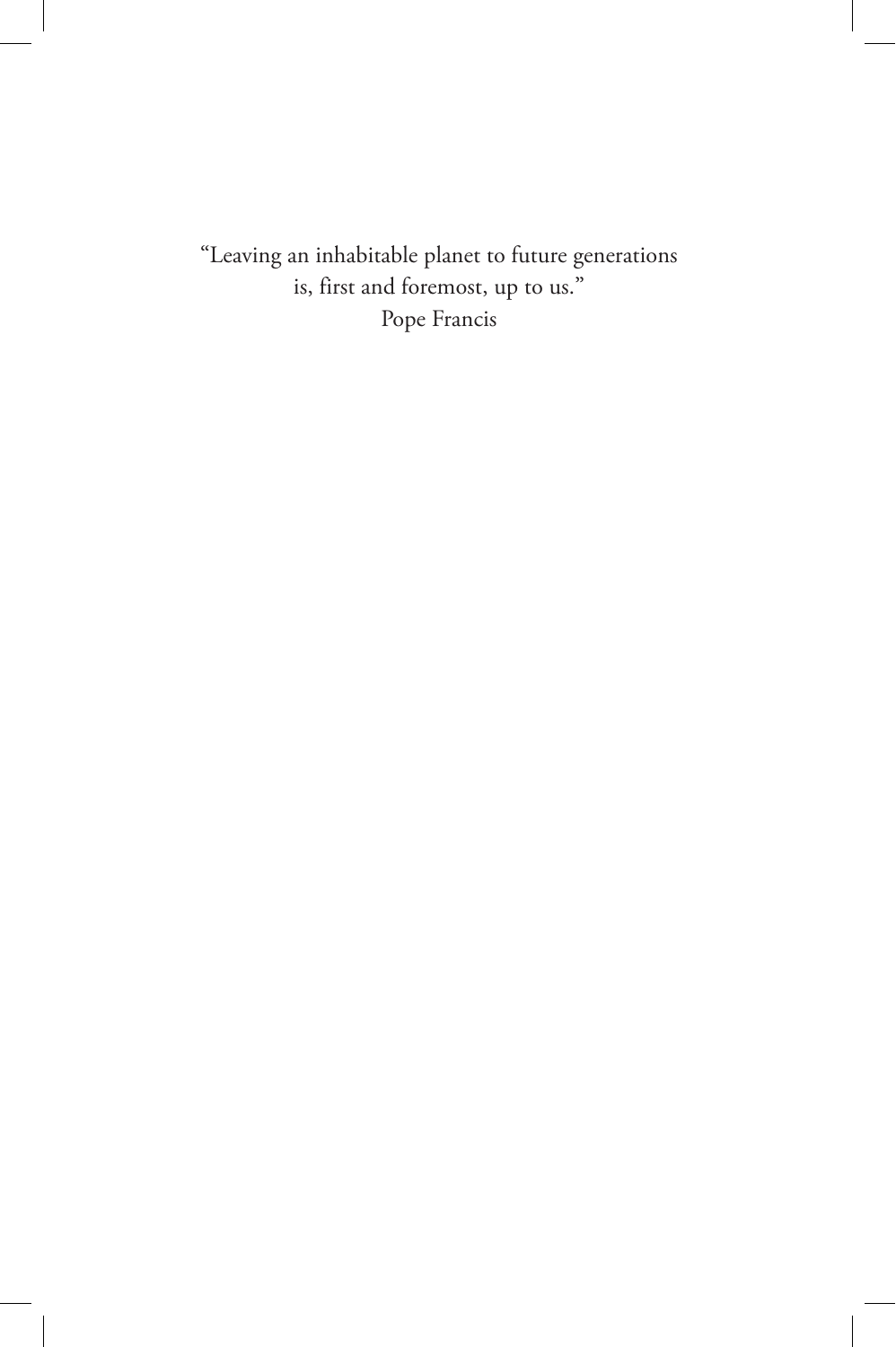For my boys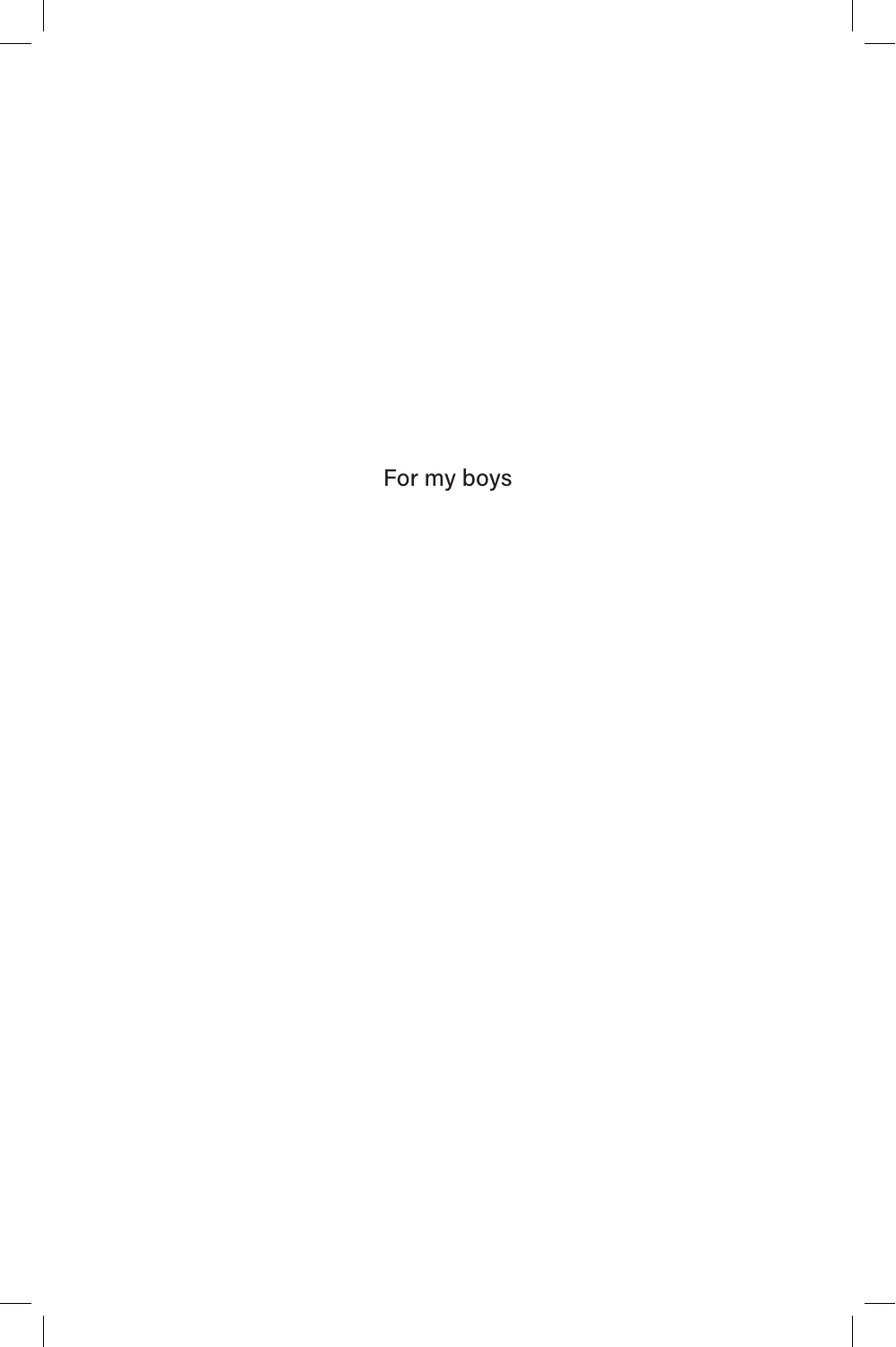### CONTENTS

| Foreword                    | 11  |
|-----------------------------|-----|
| Acknowledgements            | 15  |
| Noticing                    | 17  |
| Beginnings                  | 25  |
| A Wake-Up Call              | 35  |
| A Heavy Heart               | 47  |
| One Problem, Many Solutions | 55  |
| More than the Statistics    | 71  |
| Heartbreak                  | 81  |
| Sleepwalking                | 95  |
| Embracing the Earth         | 109 |
| Change at Home              | 125 |
| Story-Changers              | 137 |
| <b>Planetary Movement</b>   | 151 |
| <b>Epilogue</b> Roar        | 167 |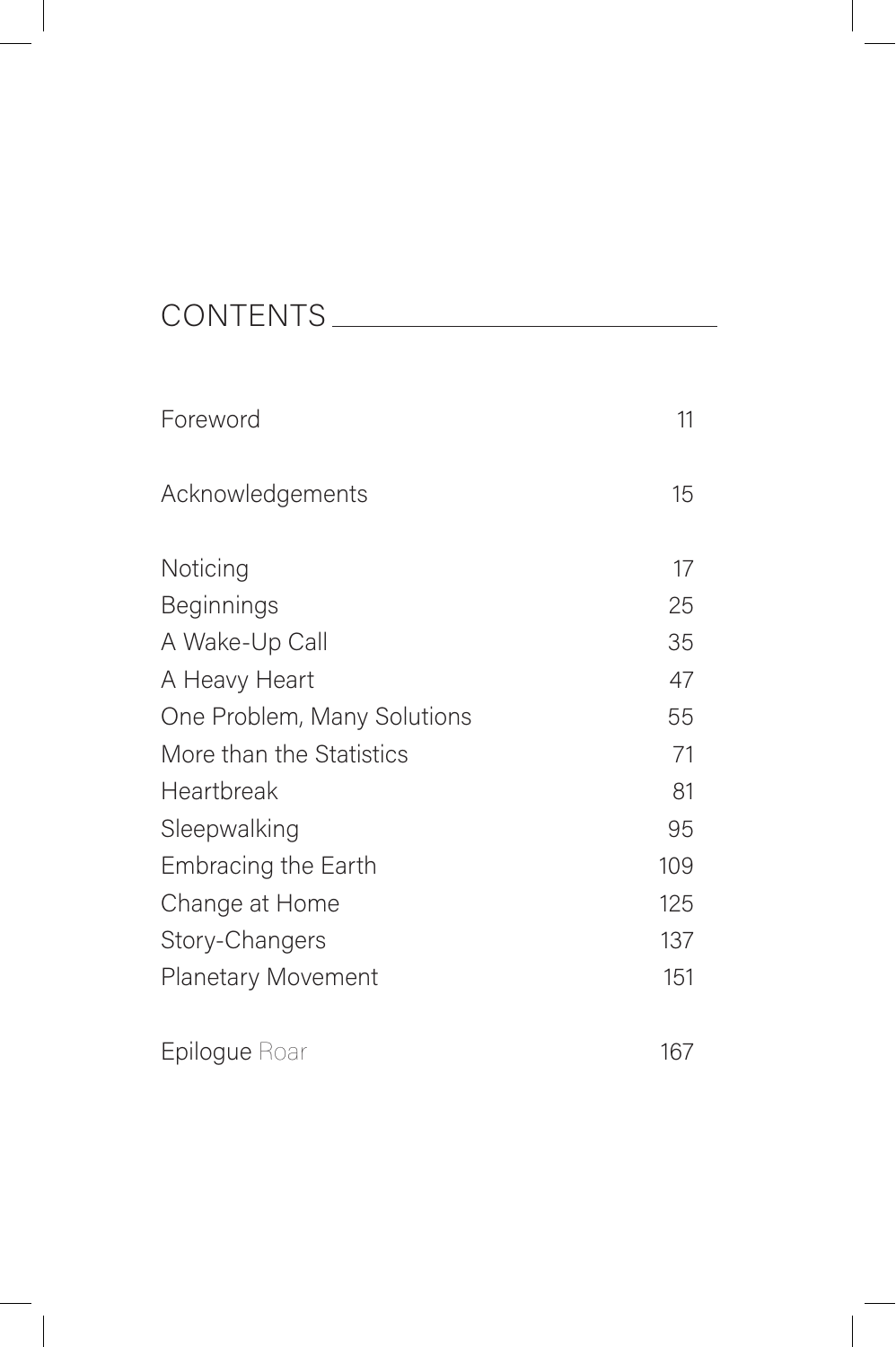#### FOREWORD

There are many reasons why science has failed to sensitise the person in the street regarding the urgency of tackling climate change. Lack of political leadership, powerful vested interest groups, and communication failings, are among the usual excuses expressed to explain why the most pressing problem of the twenty-first century does not occupy a more prominent position in the consciousness of the average person. But perhaps a less well publicised failing is an inability to bring the issues down to a personal level, a level which impinges on the everyday life experience of people, causing them to question their priorities, and consider disrupting their conventional and sometimes comfortable way of life.

Such a journey of transformation is related in this text by Lorna Gold. Drawing on her life experiences from childhood in the shadow of a Scottish oil refinery to motherhood in an Irish country town, she positions herself as a parent picking up danger signals for the future of her two children. In a highly personal account she builds a poignant picture of someone who has wrestled with her emotions as she embarked on her journey of awakening regarding climate change. The contradictions between mother and activist, the need to see beyond the day-to-day mundane priorities, the growing awareness that time is running out – all are forensically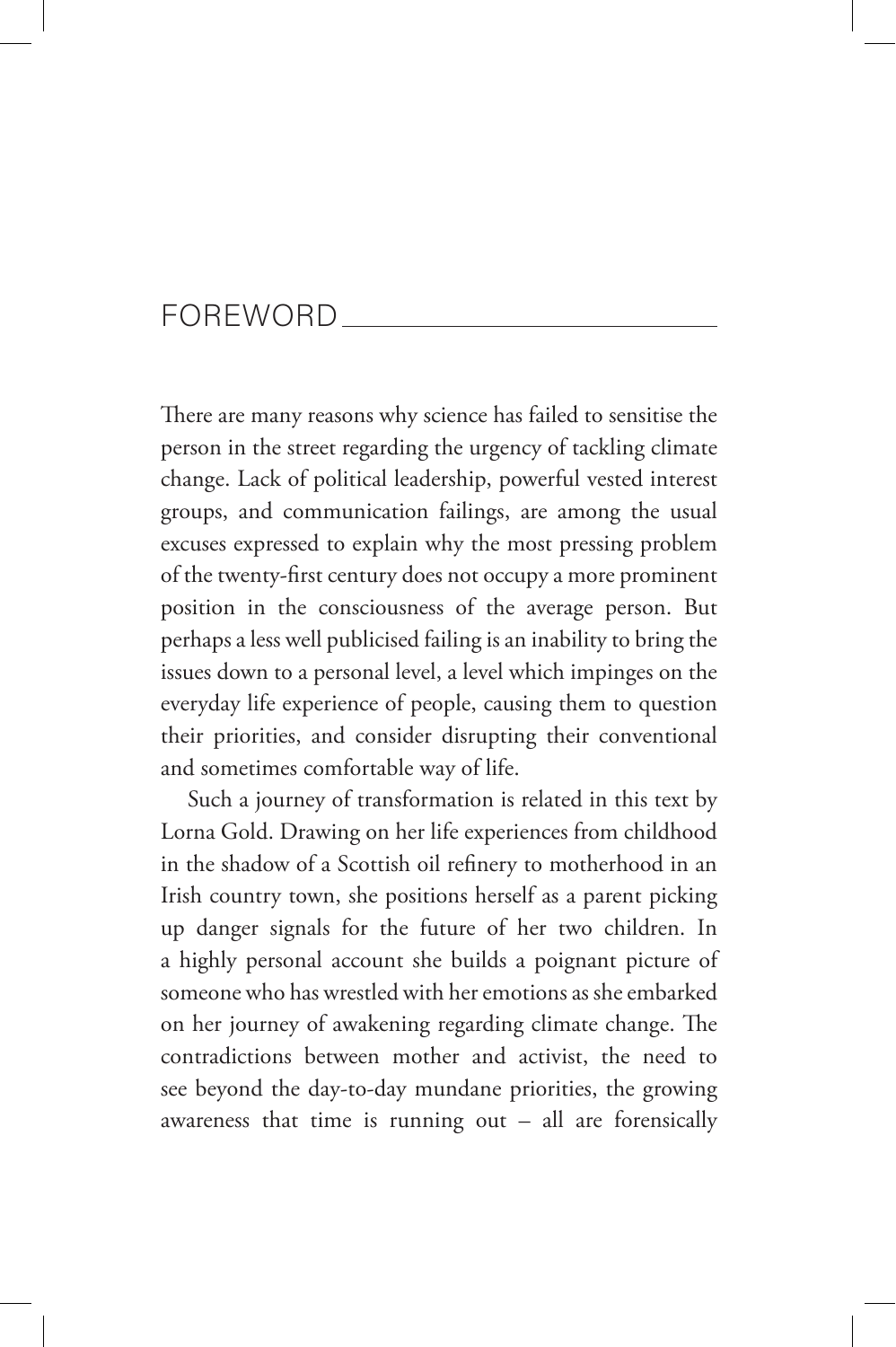examined in a narrative that is compelling to read. The language is straightforward and accessible and always deeply personal. One cannot but share with the author her growing acceptance of the conflicting emotions swirling around her as she seeks to give her two young sons a wider experience of a natural world increasingly absent from the formative years of most children in the developed world. Yet there is no guilt trip in evidence here. Certainly the injustice of climate change insofar as it impacts on those least able to bear the burden is well explored, and the author's background in the Irish Catholic Development Agency, Trócaire, makes her ideally qualified to comment on this. But there is no moralising from a height in this text. Rather there is a cry for understanding and acceptance that we cannot continue on the present path as self-centred, consumerism-obsessed individuals and imagine we are protecting our children's future. The book opens with the analogy of a lioness protecting her cubs and warning off any external threats. Like the lioness, the author's cry of warning becomes louder as the text proceeds, exploring the political perspectives of Naomi Klein and Bill McKibben and the faith-based environmentalism of Pope Francis. Eventually the cry becomes a roar that seeks to enlist all generations, including the delightfully named 'raging grannies'!

This is an eminently readable book which flows seamlessly across a multitude of themes, ranging from the scientific to the psychological. The plain language grabs the reader throughout and captures the essence of the message very successfully. It was obviously a catharsis for the author personally to come to terms with the conflict between the treadmill of everyday life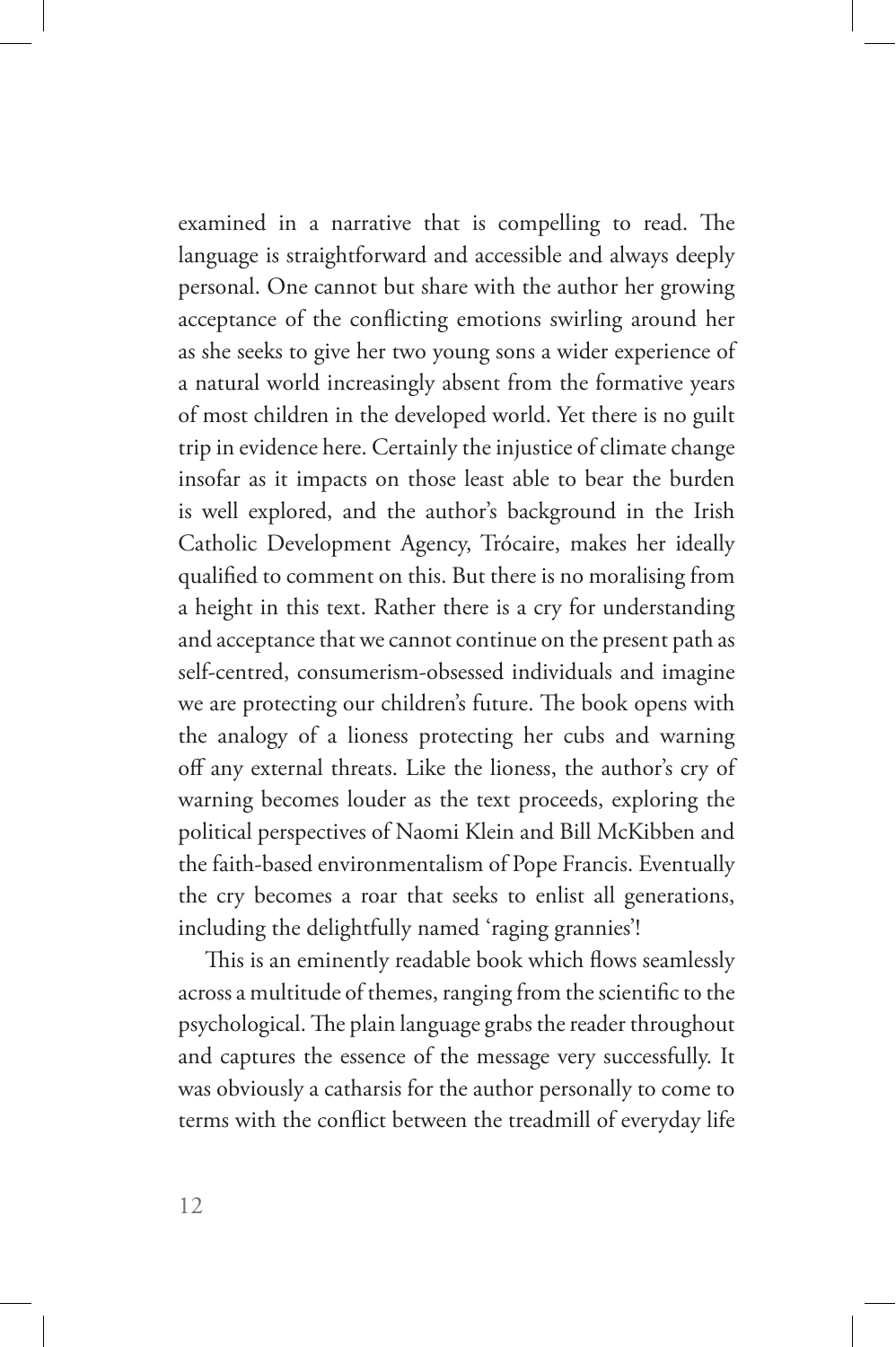and the need to radically change the organisation of society to tackle climate change. But maybe it is a catharsis we all have to undergo eventually, and in writing this book Lorna Gold provides insight into the turbulent and transformative journey that lies ahead.

> John Sweeney, Professor Emeritus, Department of Geography, Maynooth University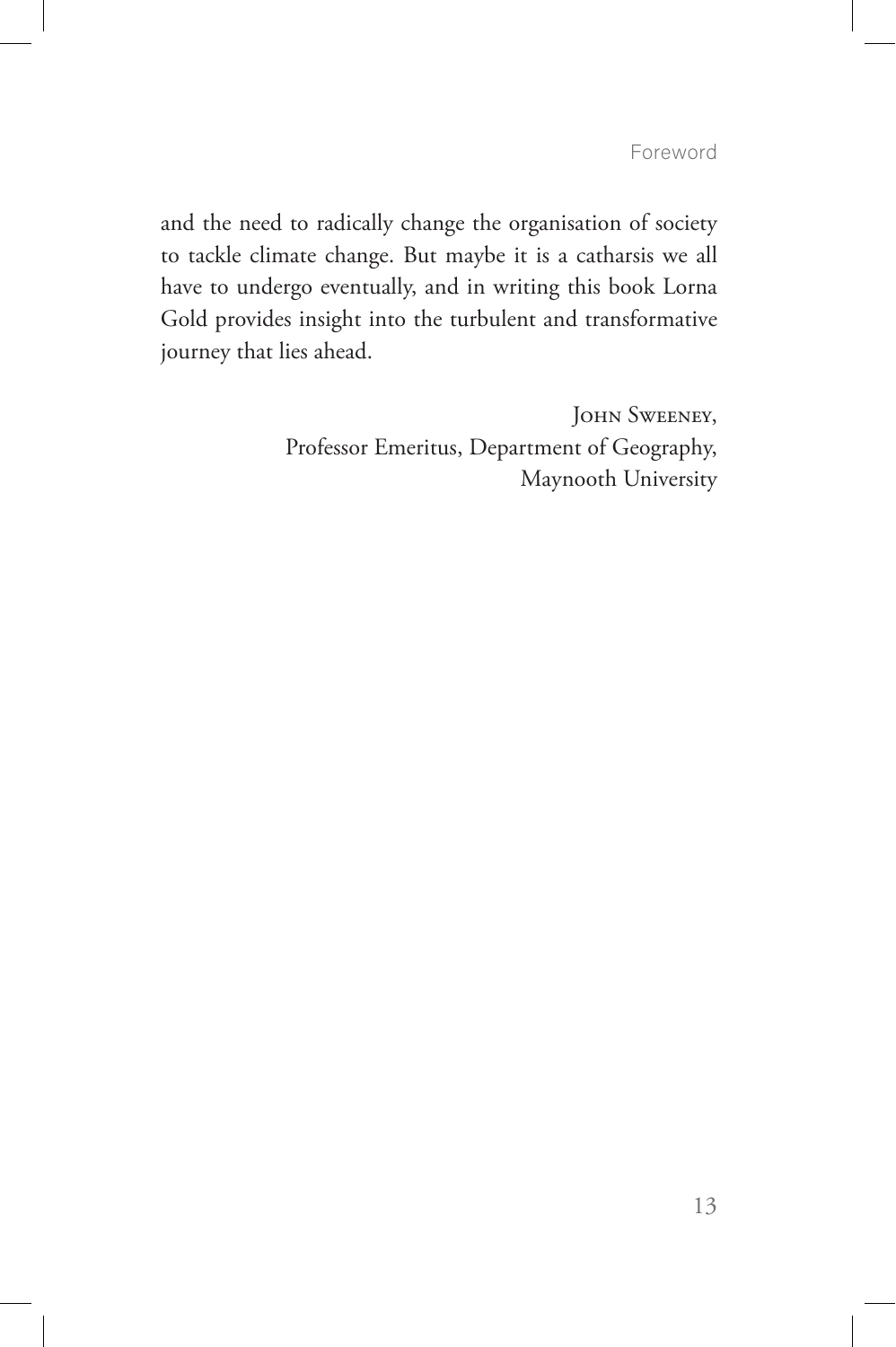#### **ACKNOWLEDGEMENTS**

I'm indebted to so many people for their ideas, encouragement and expertise in making this book a reality. A huge thank you to everyone in Trócaire with whom I have worked closely over the last two decades, especially to Justin Kilcullen and Eamonn Meehan; to Professor John Sweeney, Fr Sean McDonagh and many other climate scientists who helped me grasp the problems we face and also the solutions; to the many climate activists young and old, who have inspired me along the way; to Michael O'Connell of 'Take Stock' for mentoring me and encouraging me to follow my dream; to my many friends who read drafts and helped me get to the finish line; to all my family near and far, especially mom, for being such an important part of the story; last but certainly not least, to my husband Kevin, for all his love and support.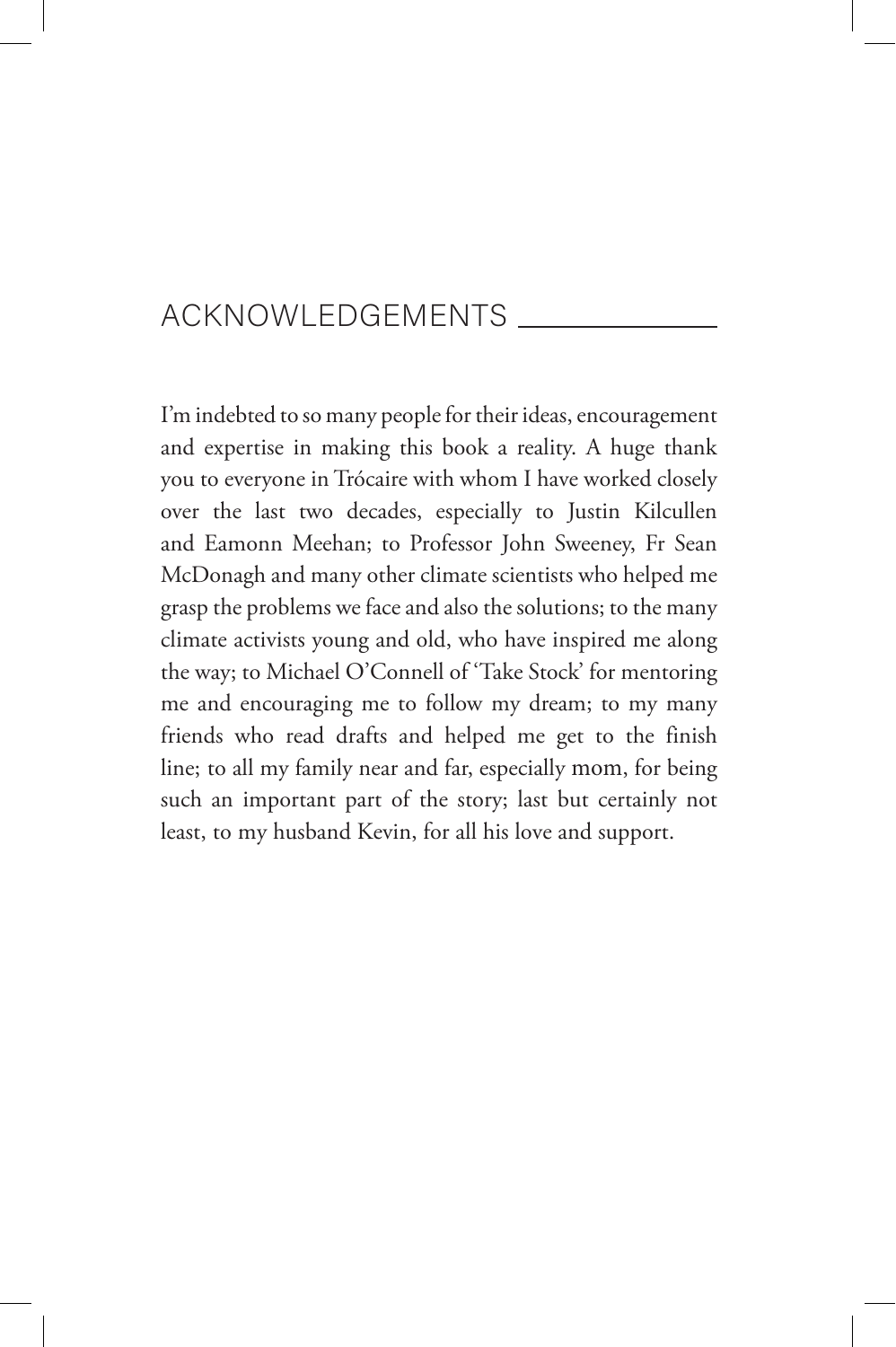#### NOTICING

Many years ago I went on safari in northern Tanzania. I hired a local guide and took a trip to the Ngorongoro conservation area, a world heritage site which is home to the colossal Ngorongoro crater, an impenetrable fortress some six hundred metres deep. From the outside, it looks stark and hostile; yet its exterior hides one of the most beautiful places on earth. As we reached the summit of the winding, precarious road to the crater's edge, we were greeted by Maasai warriors dressed in their traditional red checked garb. Beyond them, the vista was a vast African plain, brimming with all kinds of life. A vision so perfect, its existence seemed almost implausible. Elephants, giraffes, baboons, wildebeests, hyenas; every animal, large and small, was cradled in this Noah's Ark. Towering, fat baobab trees decorated the lush savanna. Standing there on the edge of the crater was like walking straight into the opening scene from *The Lion King*.

As we drove down the steep track, bumping our way to the plains below, we spotted a pride of lions. What luck to come across these majestic creatures! The lions were sprawled about, lazily digesting the morning's prey and enjoying the early morning sunshine. Behind them, a few yards away, stood the hyenas, ready to move in when the lions' share was gone. Behind them, circling high above, were vultures,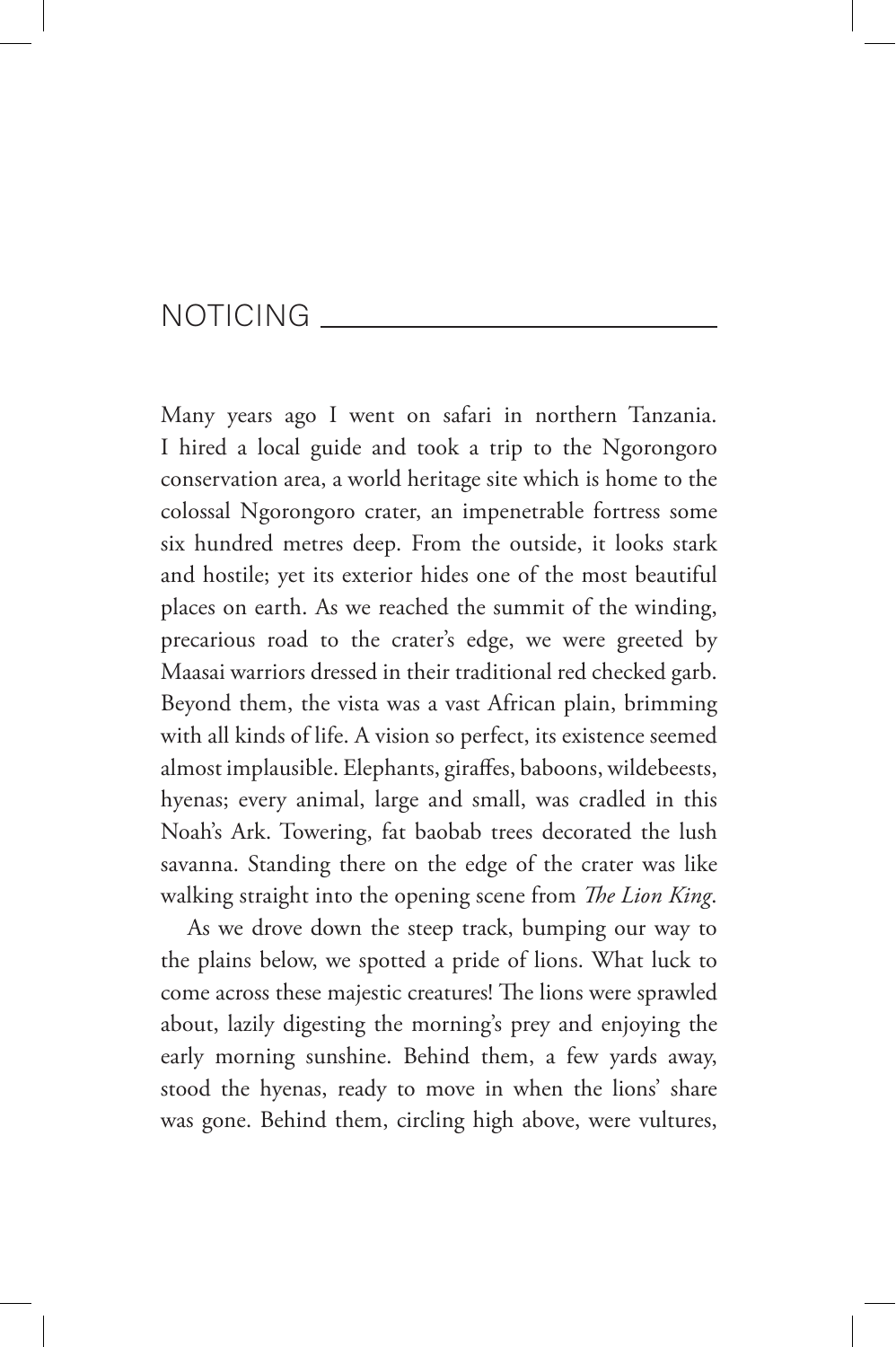ready to swoop down once the hyenas had had their fill. These awesome creatures looked so different in their natural environment compared to the glass-fronted enclosure in a zoo where I was accustomed to seeing them. They exuded power and elegance in equal measure. Content among their own, they had a familiar gentleness about them as they relaxed together and played.

As I watched on silently, I spotted a lioness with a newborn cub. I felt deeply privileged to witness something so rare and intimate. Seeing my excitement, my guide wanted to take a closer look. We eased the jeep forward, trying to close in for a better picture. I almost had the perfect shot when we heard a few low growls and heads began to rise from their relaxed slumber. I had already taken enough photos. But my guide probably felt his tip was dependent on the perfect shot, so he continued to edge in, closer, closer, closer. Suddenly, the lioness, who had been gently tending her young cub, sprang to her feet. Tail pointed upward, back arched, she stared straight at us and made a terrifying roar that pierced the still, hazy air. Echoes could be heard right across the crater, as the warning bounced around its walls and returned to us amplified. Instantly, all of the lions were then on their feet, all of them roaring, all of them staring at us; the intruders. We knew we were no longer welcome. Our skidding tyres sent red dust flying.

The roar of that lioness still rings in my ears and reverberates in my whole body. It was a life lesson in respect for the power of nature and our vulnerability to other beings, especially when we are guests in their habitats. It still reminds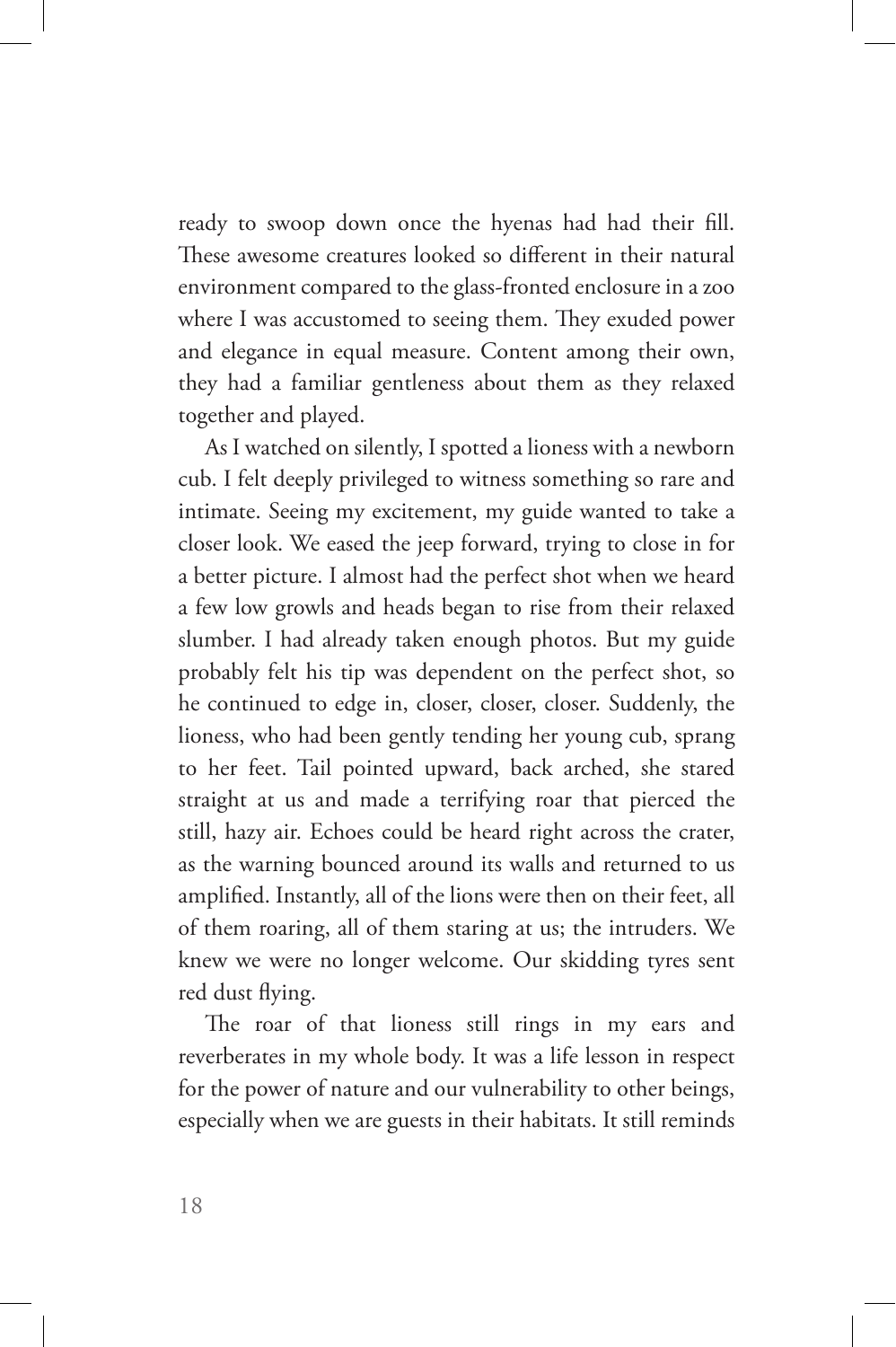me never to outstay my welcome and to be conscious of the warning signals around me. Above all, however, that incident speaks to me of something awesome and awe-inspiring that I also share with the lioness: a powerful instinct to protect my young from danger.

I really only understood that instinct, the fierceness and intensity of that love, when I had my own children. It is something so strong, deep, visceral, that it can overtake me. It can manifest itself at the most unexpected moments. One day I was out with my two boys who were riding their bikes. My youngest son was four and still trying to master the art of balancing on two wheels. We arrived at the top of a path winding down through a park beside a river. His older brother saw the challenge and freewheeled down to the bottom of the path at speed. Eager to copy his big brother, my younger son followed suit. However, at a certain point he lost control and came off the path – careering down the bank and headed straight for a gap in a hedge which led to a river. I was a few steps back. When I realised what was happening I yelled something, a strange cry, as I seemed to watch the scene in slow motion. I ran like I never ran before, adrenalin filling my whole body. Those few seconds seemed to last forever. I caught him just before he reached the hedge. I was shaking, terrified, relieved and held him so tight. Oblivious to the danger, he just smiled at me and told me he was fine. That night, I lay awake. I could feel the pain of those few moments of fear, of that protection instinct taking root.

Like the lioness, I will do anything to protect my young from danger. And that is why I decided to write this book. You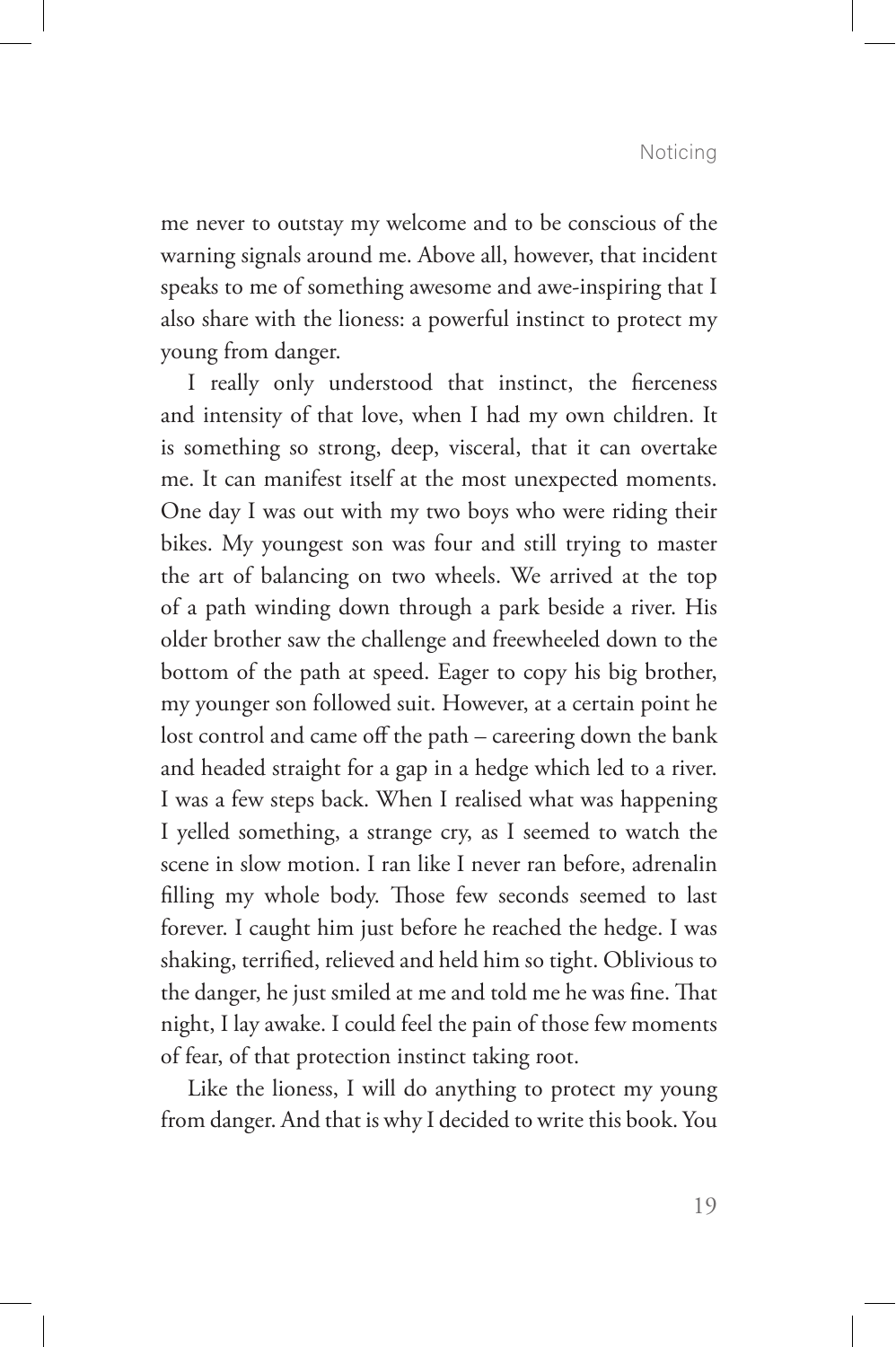may well ask what on earth writing this book has to do with protecting my kids. I am writing this book in the hope that perhaps someone will read it – maybe you, maybe someone else – and understand a little more about what is happening to our world, particularly due to climate change and the real and present danger we are placing our own children in.

You certainly don't need to have your own children to understand what this book is about. Most people can grasp the kind of instinct to protect that exists between parent and child. We have all been children. All of us have, or have had, parents and grandparents. The vast majority of us have at some point been on the receiving end of that fierce love. It is the kind of love that instinctively sticks up for a child who is being bullied or drops everything without thinking at the sound of a certain cry for help. It is a love that would go to the ends of the earth if a child were sick, in the hope that somehow they might get better. It is the kind of love that gives the tightest hug and doesn't want to ever let go. It can be fierce.

This book is my personal story of waking up to the danger our children are in. It asks how we can protect them before it is too late. Just like my son on his bike, I fear their future is speeding out of control; and unless our protective instinct kicks in, we may lose what is most precious. We may do so unwittingly, without so much as a thought, often in pursuit of the best for our children. Yet we all have that instinct to protect deep inside us; it's in our DNA. It is essential to the survival of our species. Above all else, understanding climate change now is about coming face to face with our children's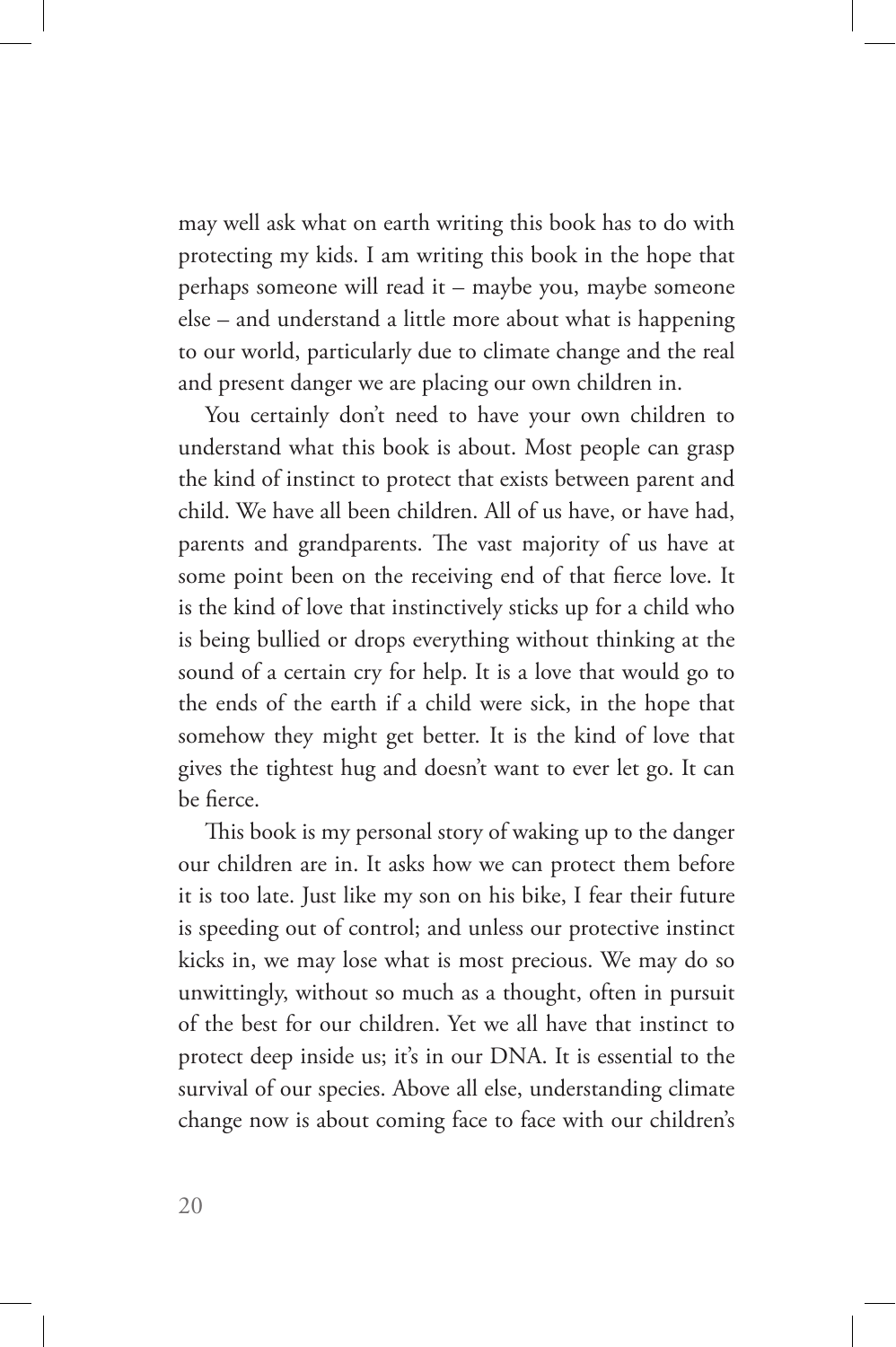future and that protective instinct. It is about safeguarding them against future harm. It is about cradling their dreams. To do that, we need to start joining the dots and see the connections that exist between our climate, our actions and their future.

The actual moment when I decided I just had to write this book, however, didn't come to me in any exotic place. It came to me while I was sitting upstairs on a bus, stuck in traffic on Dublin's north quays, on my way to give a talk about climate change in a church hall. It was an atypically mild, sunny afternoon in December. I remember the precise moment: I was looking out the window at The Croppies Acre, a memorial to those who died in the 1798 Rebellion.

As I was staring into the distance, my mind a thousand miles away, I suddenly noticed the garden was full of daffodils. I love daffodils. I think there is something so joyful about them, something that signals the end of winter and the start of spring. These were *not* the normal tiny green shoots peering up above the cold winter soil. No, these daffodils were fully grown, the crowns of yellow petals welcoming in the sunshine. Wait a minute … rewind there. What did I just see? Yes, daffodils in *December*. As I looked again, I realised what a peculiar sight it was. There were no leaves on the trees, the sun was setting in the early afternoon, yet here were daffodils in full bloom.

I turned around to the young man next to me as if to say 'how weird is that?' But he had his headphones in, so I kept quiet. He would have probably thought I was a bit cracked anyway. I looked around at the passengers on the bus.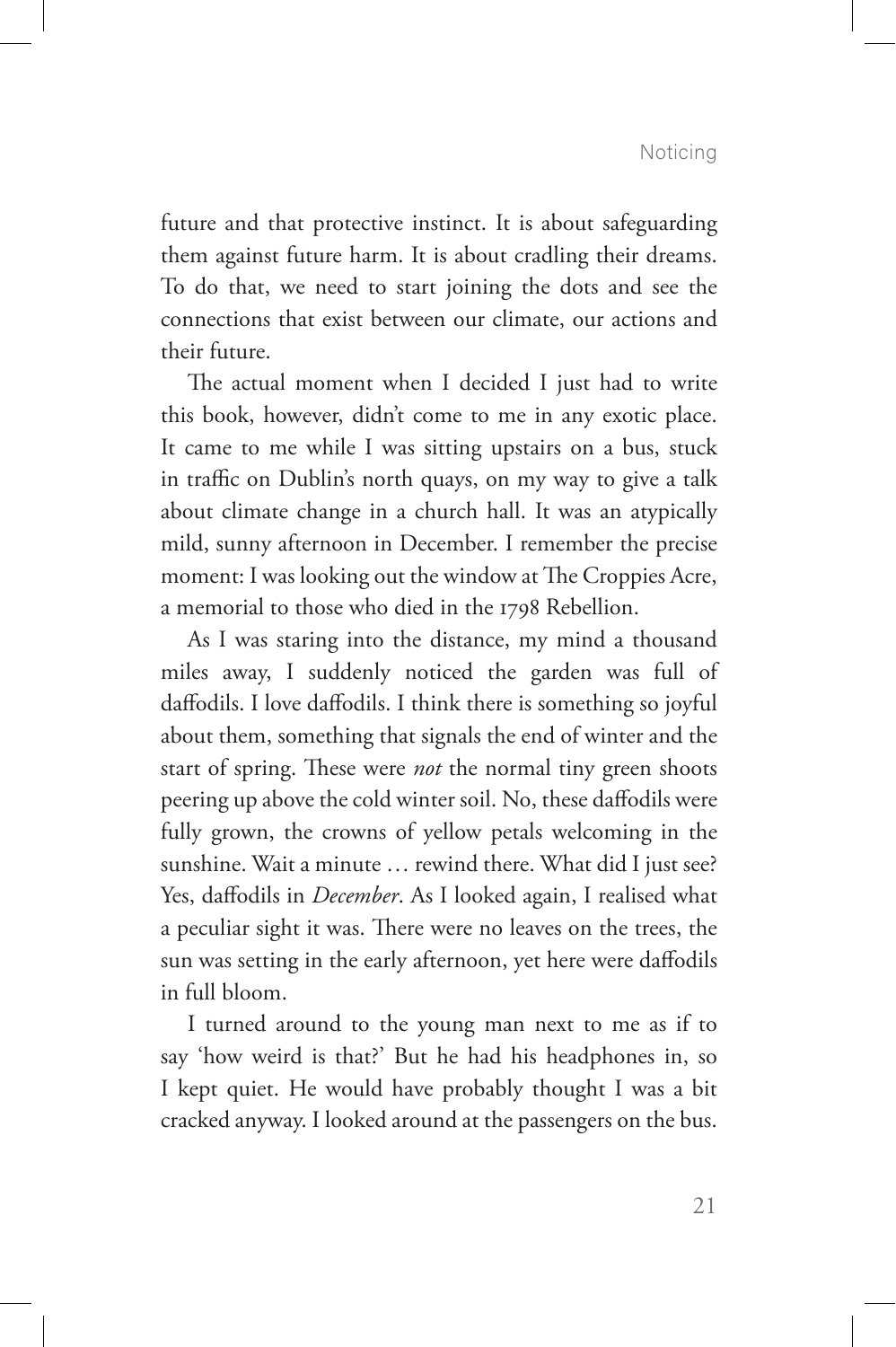Everyone was peering at their phones, each in a little world of their own, so removed from the very peculiar scene outside the window. I wonder if anyone else even noticed the daffodils that day or was it just me? So I sat and thought. And thought. By the time I arrived at my stop, my mind was abuzz.

It seemed to me that those daffodils were trying to tell me something. I felt as if they were crying out and no one could hear them. They were silently screaming two words which none of us really wants to hear: climate change. An extraordinarily mild winter – the mildest on record – had caused them to bloom three months early. Everyone was talking about the weird weather, but nobody was joining the dots.

Thoughts were whirring around in my head: Why is it, I thought, that such an important issue is falling on so many deaf ears? How come we can't seem to grasp what is blatantly happening right under our noses and bring ourselves to take it seriously? How come we are ignoring what may well be the biggest threat for the future of the planet? Given that there are so many good people in this world – mums and dads, grannies and grandpas, aunts and uncles, sisters and brothers – who all care deeply about the children in their lives, is there anything I can do to change this situation? I thought about the lioness and her instinct to protect. And that's where the idea for this little book came into my head.

For me, trying to make sense of what is happening to our world has resulted in two essential sides of my life – being a parent and being an activist – colliding and becoming intermeshed. My activism has become an expression of my parenthood and vice versa. While campaigning, I often think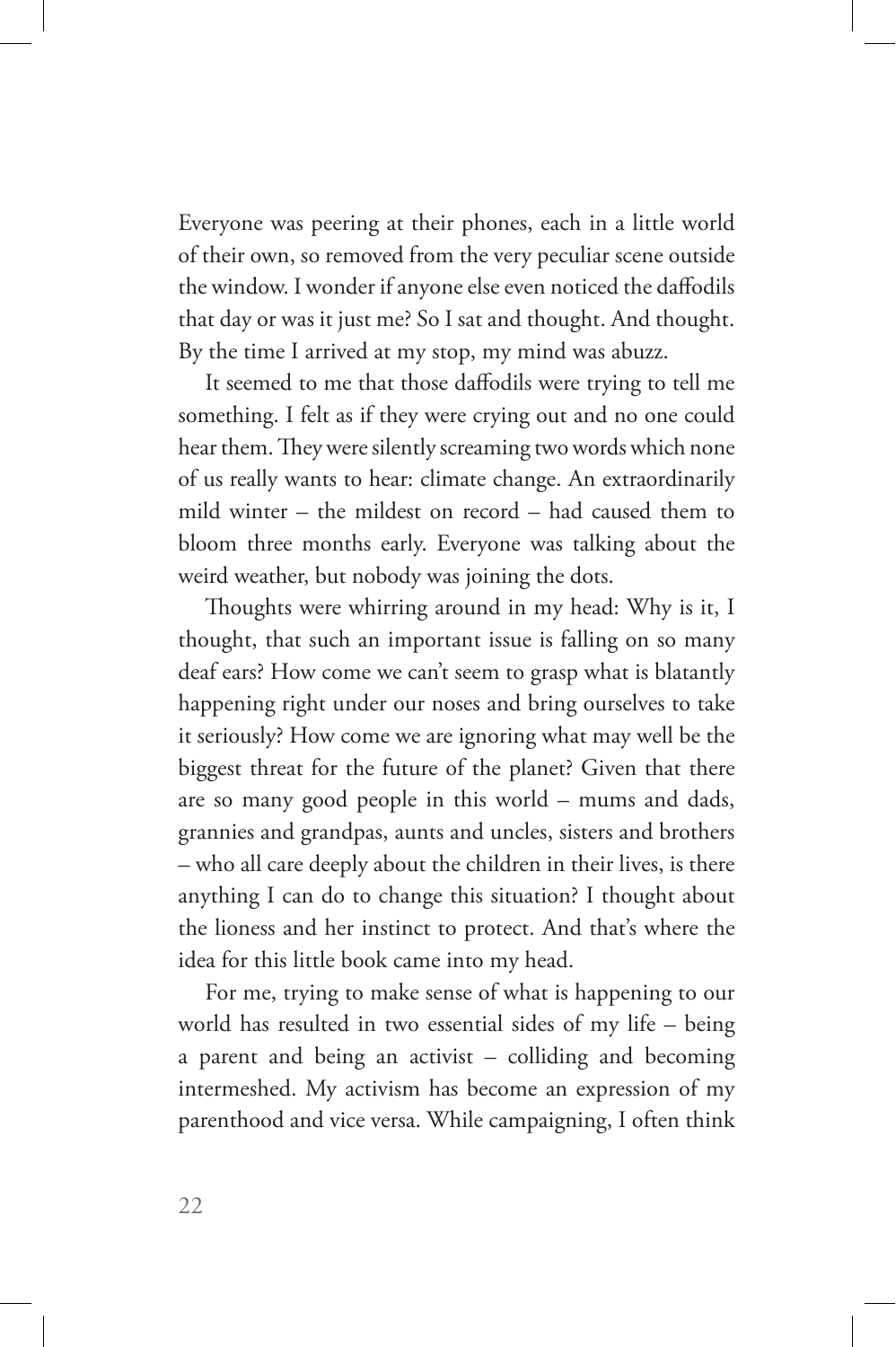about what my children, and their children, will ask me when they grow up – 'What did you do about the climate?' 'Did you know what we would face?' 'Where were you when we needed you to stand up for us and our future?' These questions are so vivid in my mind, they keep me awake at night. They push me to take action and keep going when things seem hopeless. As a mother, I am constantly thinking about what I am teaching my children about our world – judging how to be truthful about what is happening, but also how to protect and nurture them, in the knowledge that their ability to deal with an increasingly uncertain future is in my hands.

And that is what this book is all about. It is my personal story of how I came to understand that certain things are happening to our world which are putting the prospect of our children having a peaceful and happy future at risk. There are of course many such risks to their future, but one problem stands out: climate change. It stands out because it is so huge. It also stands out because it is fixable, yet we choose to ignore it and hope it will go away.

This dawning took time, but was pierced by some startling light-bulb moments. It took place over a number of years and continues to this very day. It has been like piecing together the bits of a jigsaw puzzle. If I am totally honest, I fought it at first. Such was the magnitude of the story and the need for an urgent response, my first reaction was to turn away and hide behind the sofa. It is far easier in fact not to know. If you are fortunate enough to be living in a solid house on high ground in a rich country, ignorance is bliss where climate change is concerned. So is there a reason to keep looking?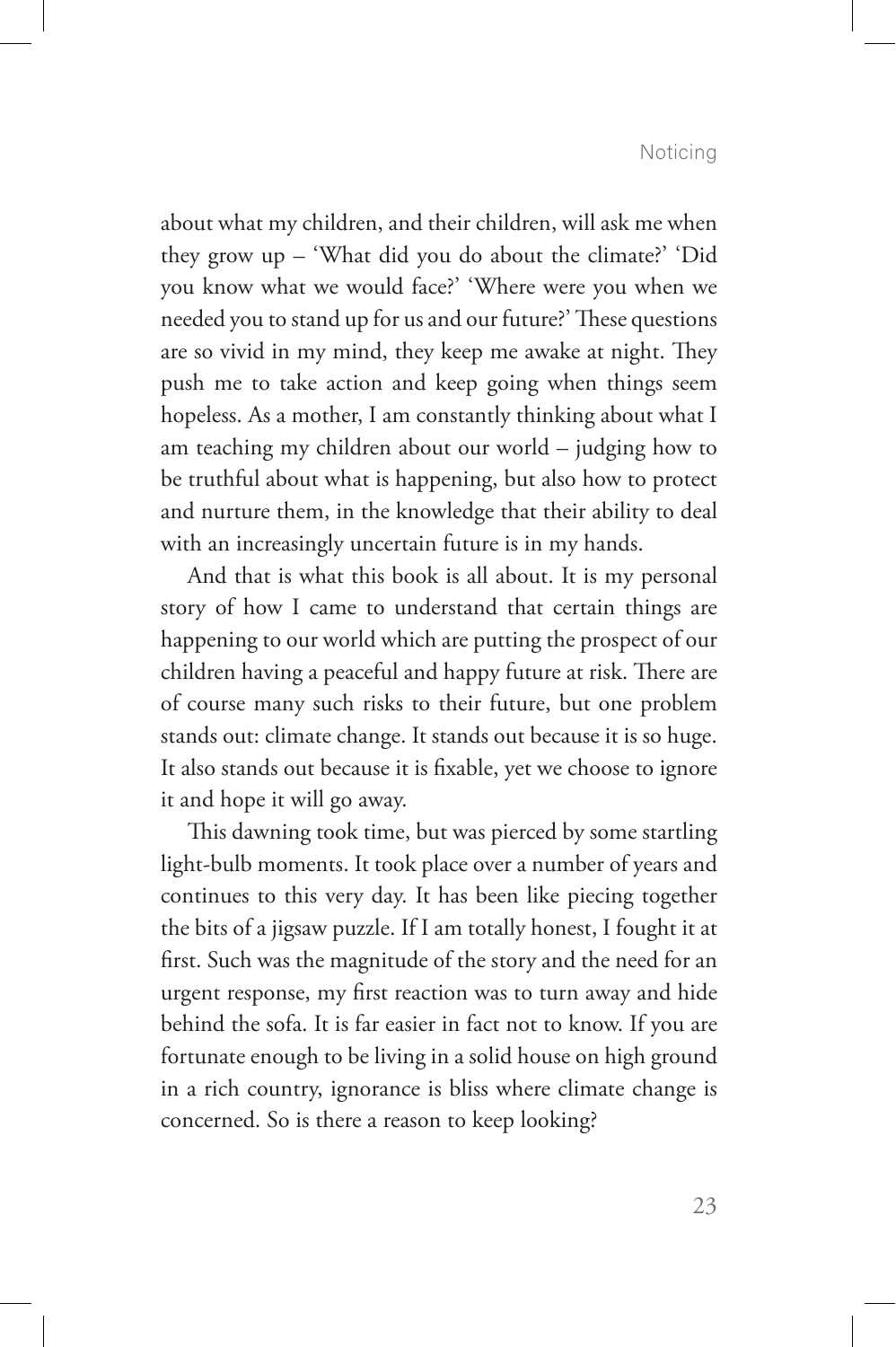The conviction that I need to do my bit to tackle this issue made me come to a personal decision. Not an easy one but a clear one. I might as well spend my short time here on this planet trying to do my part to help protect my children's future and that of the millions of children in the world. I may fail miserably, and probably fail each day, but I think it is a gamble worth taking. It is the only logical response to the feeling that as a parent and a citizen I need to raise my voice and do something to change things. And so I write with a sense of urgency, a plea to be heard.